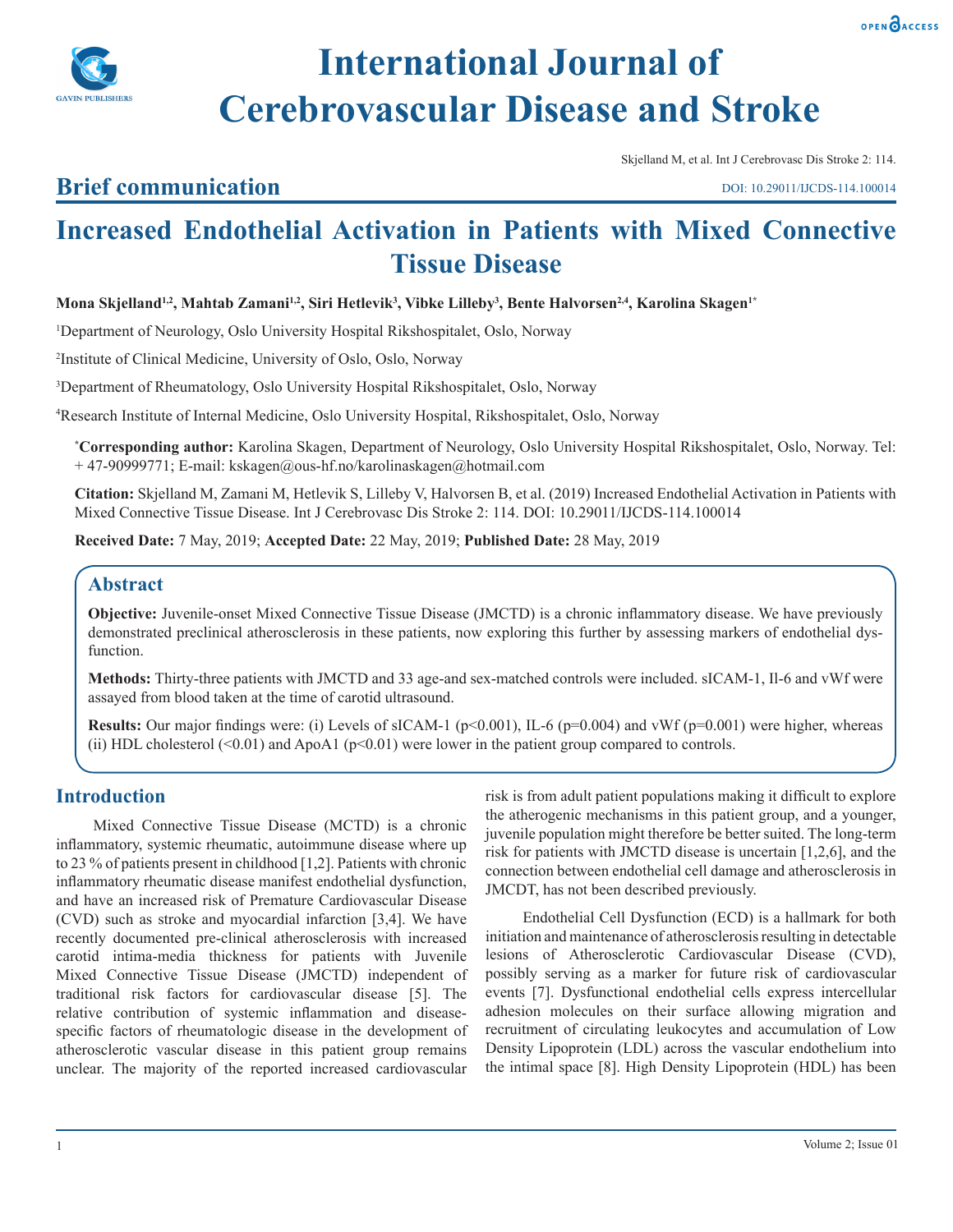reported to have anti-atherogenic effect by countering this process with Reverse Cholesterol Transport (RCT). Membrane bound Intercellular Adhesion Molecule-1 (ICAM-1) is cleaved and released to form soluble ICAM-1 (sICAM-1) into the bloodstream where it acts as a marker of ICAM-1 and is upregulated during autoimmune activation [9]. Concentration of sICAM-1 in serum/ plasma has been associated with cardiovascular disease in several prospective epidemiological studies of mature adults [10,11], and associations have been found between sICAM-1 and cardiovascular mortality in both healthy individuals [11,12], and populations at high risk including pulmonary fibrosis and SLE [11,13]. Previous studies examining the relationship between sICAM-1 and subclinical atherosclerosis have produced mixed results with the positive association of sICAM-1 to preclinical atherosclerosis attenuated after adjustment for traditional cardiovascular risk factors [14,15].

In this juvenile patient group with sub-clinical atherosclerosis we therefore aimed to assess endothelial activation, assuming that increased activation would most likely be attributable to the inflammatory burden of the disease itself rather than cardiovascular risk factors.

## **Materials and Methods**

#### **Patients and Control Subjects**

Data on the patients and controls included in this study as well as methods used for patient and control identification is reported previously [16]. Thirty-three patients had serum collected and represented the total sample available for analyzing markers of endothelial dysfunction.

The study was approved by the Regional Ethics Committee for Medical Research (Id 2012/1721) and written informed consent was obtained from all patients.

#### **Clinical and Blood Sample Assessment**

All patients and controls underwent clinical examination at Oslo University Hospital (OUH) from March 2013 to June 2015. Details on physical examination as well as assessment of disease activity and clinical remission is reported previously [16]. Fasting blood samples were analysed by routine methods at OUH and included; Low Density Lipoprotein (LDL), High Density Lipoprotein (HDL), Triglycerides (TG), Apolipoprotein A1 (ApoA1), Apolipoprotein B (ApoB), fasting glucose, glycosylated Haemoglobin (HbA1c). Serum samples were separated from whole blood and were kept at -80 ° C until biochemical analysis. Serum levels of sICAM, was measured by Meso Scale Diagnostics V-plex. Rockville, USA, and IL-6 was ELISA (Bio-Techne, Minneapolis, USA) and von Willenbrand factor (vWf) quantified by in house analysis using antibody obtained from R&D Systems, Abingdon, UK).

Cholesterol efflux capacity was measured as previously described [17]. Percentages efflux was calculated using the equation;  $[DPM_{medium}/(DPM_{cell + medium})] \times 100$ .

#### **Statistical Analysis**

Categorical variables were compared with the Mann-Whitney u test (two groups) and Student`s t-test/paired samples t-test was used for comparison of normally distributed data. Patients and controls were compared using paired testing. The Chi square test was used for analyzing categorical data. All calculations were performed with SPSS for Windows statistical software (Version 21.0; SPSS Inc, Chicago, IL).

#### **Results**

#### **Baseline Characteristics of Patients and Controls**

Thirty-three patients had blood tests at the same time as carotid ultrasound and were all included for analysis of markers of endothelial dysfunction. Patient characteristics are shown in Table 1. Twenty-eight patients were female. The mean age of diagnosis in the patient group was 13 years, whereas mean duration of disease was 16.9 years. In the control group there were 29 female patients (88%) and the mean age was 28.7 years (SD 9.4).

| <b>Characteristics</b>                                 | Patients with JMCTD, n=33 |  |
|--------------------------------------------------------|---------------------------|--|
| Female gender*                                         | 28 (84.8)                 |  |
| Age at inclusion, years                                | 27.9(9.7)                 |  |
| Age at diagnosis, years                                | 13.3(3.6)                 |  |
| Disease duration                                       | 16.9(10.1)                |  |
| PGA at inclusion, cm VAS**                             | $17(4-58)$                |  |
| <b>Current medication at</b><br>inclusion <sup>*</sup> |                           |  |
| Steroids per os                                        | 12(36)                    |  |
| Azathioprine                                           | 4(12)                     |  |
| Methotrexate                                           | 10(30)                    |  |
| Hydroxycloroquine                                      | 19(57)                    |  |
| Mycophenolate Mofetil                                  | 1(3)                      |  |
| Rituximab                                              | 1(3)                      |  |

The values are given as mean (SD) or \*number (percentage) or \*\*median (range). PGA: Physician Global Assessment.

**Table 1:** Patient Characteristics.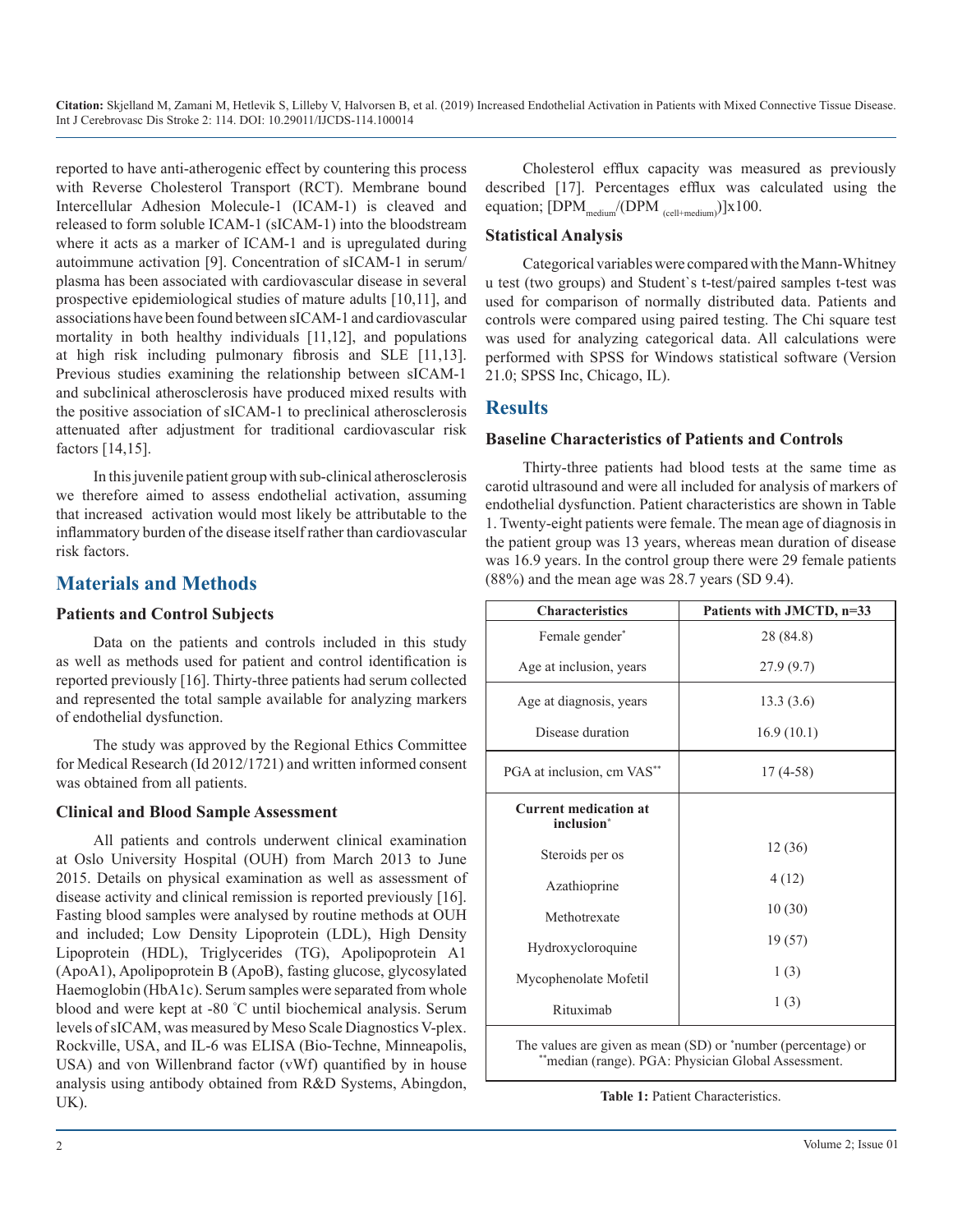Cardiovascular risk factors for patients and controls are shown in Table 2. Patients had significantly lower levels of HDL cholesterol compared with controls  $(1.3 \text{ vs } 2.8 \text{ mmol/l}, p \le 0.01)$ , as well as lower levels of Apolipoprotein A at 1.4 vs 1.69 mmol/L, p <0.01). Patients had higher levels of both triglycerides and ESR compared with controls  $(1.1\pm0.8 \text{ vs } 0.8\pm0.3 \text{ mmol/l}, \text{p=0.13})$  and  $(11.4\pm8.6 \text{ vs } 5.8\pm3.9, \text{ p} < 0.01)$ , respectively. Intima media thickness remained significantly higher in patients compared with healthy controls (0.58±0.08 vs 0.53±0.07, p=0.025) Figure 1.

| <b>Variables</b>                                                                                                                                                                                                                                                                                                     | Patients, n=33  | Controls,<br>$n = 33$ | P       |
|----------------------------------------------------------------------------------------------------------------------------------------------------------------------------------------------------------------------------------------------------------------------------------------------------------------------|-----------------|-----------------------|---------|
| BMI, $kg/m2$                                                                                                                                                                                                                                                                                                         | $22.9 \pm 3.9$  | $23.5 \pm 3.1$        | 0.44    |
| Cigarette<br>smoking, yes n<br>$(\%)$                                                                                                                                                                                                                                                                                | 6(18.2)         | 6(18.2)               | 0.70    |
| Diabetes, $n$ $\left(\frac{9}{6}\right)$                                                                                                                                                                                                                                                                             | 1(3.0)          | $\mathbf{0}$          | 0.32    |
| Systolic blood<br>pressure, mmHg                                                                                                                                                                                                                                                                                     | $109 \pm 13.9$  | $115 \pm 14.7$        | 0.12    |
| Diastolic blood<br>pressure, mmHg                                                                                                                                                                                                                                                                                    | $63 \pm 16.9$   | 68±9.4                | 0.19    |
| HDL, mmol/L                                                                                                                                                                                                                                                                                                          | $1.3 \pm 0.4$   | $2.8 \pm 0.9$         | < 0.001 |
| LDL, mmol/L                                                                                                                                                                                                                                                                                                          | $2.5 \pm 0.8$   | $2.8 \pm 0.9$         | 0.14    |
| Triglycerides,<br>mmol/L                                                                                                                                                                                                                                                                                             | $1.1 \pm 0.8$   | $0.8 \pm 0.3$         | 0.13    |
| ESR <sub>mm</sub>                                                                                                                                                                                                                                                                                                    | $11.4 \pm 8.6$  | $5.8 \pm 3.9$         | 0.003   |
| HbA1c, $%$                                                                                                                                                                                                                                                                                                           | $5.3 \pm 0.2$   | $5.4 \pm 0.9$         | 0.56    |
| CRP, mg/L                                                                                                                                                                                                                                                                                                            | $2.3 \pm 3.2$   | $1.4 \pm 1.9$         | 0.19    |
| Apolipoprotein<br>A <sub>1</sub>                                                                                                                                                                                                                                                                                     | $1.42 \pm 0.29$ | $1.69 \pm 0.27$       | 0.001   |
| Apolipoprotein B                                                                                                                                                                                                                                                                                                     | $0.79 \pm 0.24$ | $0.85 \pm 0.22$       | 0.36    |
| Values are mean $\pm$ SD or *median (range). BMI: Body Mass Index;<br>HDL: High-Density Lipoprotein; LDL: Low-Density Lipoprotein;<br>HbA1c: glycosylated Hemoglobin; CRP: C-Reactive Protein; ESR:<br>Erythrocyte Sedimentation Rate; IMT: Intima Media Thickness.<br><sup>o</sup> Smoke occasionally or every day. |                 |                       |         |

**Table 2:** Cardiovascular risk factors in patients with juvenile onset MCTD and controls.



**Figure 1:** Box plot showing levels of IL-6 (pg/mL), s-ICAM (ng/mL) and vWf (%) in patients and healthy controls. The bottom and the top boxes represent the first and third quartile. Horizontal lines in boxes represent the median value and the whiskers the range limit. Median levels of IL-6, s-ICAM and vWf were significantly higher in patients compared to controls.

#### **Cholesterol Efflux Capacity**

Even though within normal reference values both HDL and ApoA1 were significantly reduced within patients as compared to controls, posing the question whether the patients had reduced atherogenic protection. We therefore assessed the cholesterol efflux capacity to exhibit the functional properties of serum as surrogate marker of HDL`s efflux capacity. We, however, found the efflux to be similar in the two groups with mean efflux capacity (%) of 5.5±1.3SD in patients compared to 5.5±0.9SD in controls.

#### **Increased Serum Levels of sICAM, IL-6 and vwf in Patients Compared with Controls**

Next, we assessed whether the patient's low HDL could cause altered endothelial function. To study this, we measured 3 classic endothelial markers (sICAM-1, IL-6 and vWF). On paired analysis assessing serum levels we found higher levels of sICAM  $(256.2 \pm 107.4 \text{ vs } 111.3 \pm 40.5, \text{ p} < 0.001), \text{ vWf}$   $(251.1 \pm 165.4 \text{ vs } 111.3 \pm 40.5, \text{ p} < 0.001)$ 167.0±68.5), p=0.01) and IL-6 (38.3±48.6 vs 17.9±23.9, p=0.04) in patients compared to controls respectively. On regression analysis with adjustment for factors significant on primary analysis (ESR, Apolipoprotein A and HDL) sICAM-1 (p<0.001) and HDL (p<0.001) remained significantly higher in patients compared with controls.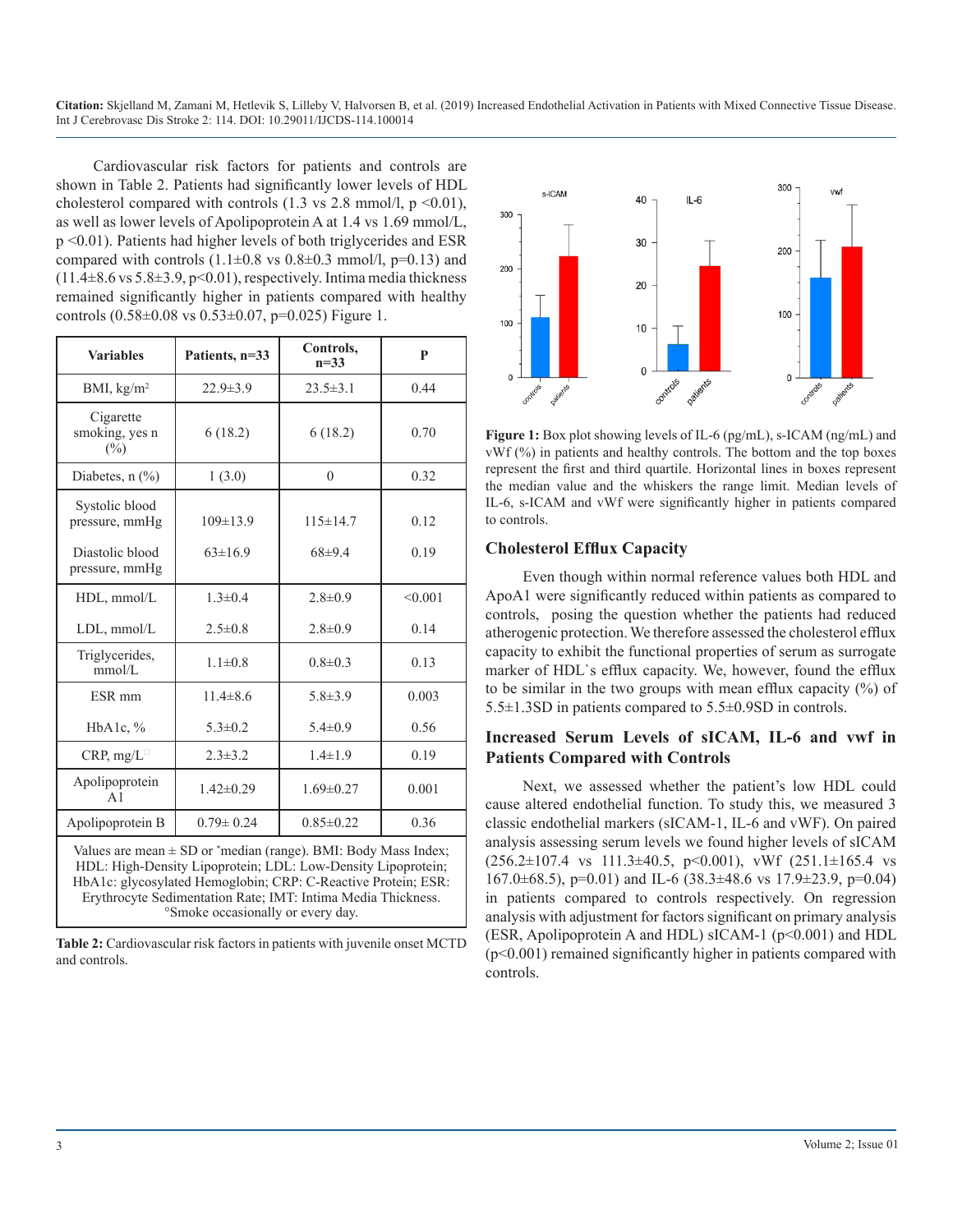#### **Discussion**

This study investigated circulating markers of endothelial dysfunction in patients with juvenile MCTD known to have preclinical atherosclerosis. The main findings were that patients had (i) increased levels of sICAM-1, vWf and IL-6, and (ii) lower levels of HDL and ApoA1 compared to healthy age-and sexmatched controls. Elevated sICAM-1 in patients with negligible presence of traditional cardiovascular risk factors, indicates that the driver of endothelial dysfunction and atherosclerosis in this group might be related to the inflammatory burden associated with the underlying disease itself.

Chronic inflammation plays a key role in the development of atherosclerotic CVD and chronic inflammatory diseases such as MCTD, RA and SLE are known to be associated with an increased risk of premature CVD. CVD in patients with adult connective tissue disease, however, has also been associated with an increased prevalence of traditional risk factors and a juvenile population might therefore be better suited to explore the mechanisms involved in the development of premature atherosclerosis in this disease.

IL-6 and vWf were increased in patients compared to controls (although this difference was attenuated when adjusting for ESR), likely reflecting the general inflammatory state of the patients. The increased levels of sICAM-1 in these patients with documented preclinical atherosclerosis are in keeping with previous studies reporting sICAM-1 to be associated with both IMT [18], and change in IMT [19]. Adhesion molecules are key players in the development of atherosclerosis by facilitating monocyte recruitment to the endothelium and migration across the endothelial surface into the intima wall layer. In fact, previous reports have indicated associations between ICAM-1 and stroke with ICAM-1 expression found up-regulated in vascular endothelium of patients with ischemic stroke [20].

In this current study, High Density Lipoprotein (HDL) and ApoA1 were higher in controls compared to patients indicating a possible loss of vascular protection from HDL in the patient group. Cholesterol efflux, however, demonstrated patients to have HDL function similar to control group in its removal of radiolabeled cholesterol from lipid laden macrophages. Even though the efflux capacity was normal, it is tempting to speculate that the reduced HDL level causes reduced protection of endothelium and subsequent activation driven by the inflammatory burden in the patients. Further studies investigating the mechanisms leading to increased subclinical atherosclerosis in this patient group is warranted. Despite the number of patients included in this study being comparable to other published reports on markers of ECD and cardiovascular risk in patients with connective tissue disease, it still remains a small population. Furthermore, measuring endothelium dependent flow-mediated vasodilatation in addition to IMT, would be of interest in this patient group. The strengths

of this study are the long-term follow-up of a well-defined cohort, with paired controls, and the presentation of novel data on markers of endothelial dysfunction and pre-clinical atherosclerosis in JMCDT.

#### **Acknowledgment**

The author thanks Ellen Lund Sagen for technical assistance. The study is partly funded by Norwegian Research Council RC grant 144245.

#### **References**

- 1. [Kotajima L, Aotsuka S, Sumiya M, Yokohari R, Tojo T, et al. \(1996\)](https://www.ncbi.nlm.nih.gov/pubmed/8782145)  Clinical features of patients with juvenile onset mixed connective tis[sue disease: Analysis of data collected in a nationwide collaborative](https://www.ncbi.nlm.nih.gov/pubmed/8782145)  [study in japan. J Rheumatol 23: 1088-1094.](https://www.ncbi.nlm.nih.gov/pubmed/8782145)
- 2. [Burdt MA, Hoffman RW, Deutscher SL, Wang GS, Johnson JC, et al.](https://www.ncbi.nlm.nih.gov/pubmed/10323445)  (1999) Long-term outcome in mixed connective tissue disease: Longi[tudinal clinical and serologic findings. Arthritis Rheum 42: 899-909](https://www.ncbi.nlm.nih.gov/pubmed/10323445).
- 3. [Bjornadal L, Yin L, Granath F, Klareskog L, Ekbom A \(2004\) Cardio](https://www.ncbi.nlm.nih.gov/pubmed/15088296)vascular disease a hazard despite improved prognosis in patients with [systemic lupus erythematosus: Results from a swedish population](https://www.ncbi.nlm.nih.gov/pubmed/15088296)  [based study 1964-95. J Rheumatol 31: 713-719.](https://www.ncbi.nlm.nih.gov/pubmed/15088296)
- 4. [Symmons DP, Gabriel SE \(2011\) Epidemiology of cvd in rheumatic](https://www.ncbi.nlm.nih.gov/pubmed/21629241)  disease, with a focus on ra and sle. Nat Rev Rheumatol 7: 399-408.
- 5. [Skagen K, Hetlevik SO, Zamani M, Lilleby V, Skjelland M \(2019\) Pre](https://www.ncbi.nlm.nih.gov/pubmed/30772156)clinical carotid atherosclerosis in patients with juvenile-onset mixed [connective tissue disease. J Stroke Cerebrovasc Dis 28: 1295-1301.](https://www.ncbi.nlm.nih.gov/pubmed/30772156)
- 6. [Mier RJ, Shishov M, Higgins GC, Rennebohm RM, Wortmann DW,](https://www.ncbi.nlm.nih.gov/pubmed/16084320) et al. (2005) Pediatric-onset mixed connective tissue disease. Rheum [Dis Clin North Am 31: 483-496.](https://www.ncbi.nlm.nih.gov/pubmed/16084320)
- 7. [Stary HC \(2000\) Natural history and histological classification of ath](https://www.ncbi.nlm.nih.gov/pubmed/10807728)erosclerotic lesions: An update. Arterioscler Thromb Vasc Biol 20: [1177-1178.](https://www.ncbi.nlm.nih.gov/pubmed/10807728)
- 8. [Libby P, Ridker PM, Maseri A \(2002\) Inflammation and atherosclerosis.](https://www.ncbi.nlm.nih.gov/pubmed/11877368)  Circulation 105: 1135-1143.
- 9. [Witkowska AM, Borawska MH \(2004\) Soluble intercellular adhesion](https://www.ncbi.nlm.nih.gov/pubmed/15319166)  molecule-1 (sicam-1): An overview. Eur Cytokine Netw 15: 91-98.
- 10. [Ridker PM, Hennekens CH, Roitman-Johnson B, Stampfer MJ, Allen](https://www.ncbi.nlm.nih.gov/pubmed/9439492)  J (1998) Plasma concentration of soluble intercellular adhesion mol[ecule 1 and risks of future myocardial infarction in apparently healthy](https://www.ncbi.nlm.nih.gov/pubmed/9439492)  [men. Lancet 351: 88-92.](https://www.ncbi.nlm.nih.gov/pubmed/9439492)
- 11. [Malik I, Danesh J, Whincup P, Bhatia V, Papacosta O, et al. \(2001\)](https://www.ncbi.nlm.nih.gov/pubmed/11583751)  Soluble adhesion molecules and prediction of coronary heart disease: [A prospective study and meta-analysis. Lancet 358: 971-976.](https://www.ncbi.nlm.nih.gov/pubmed/11583751)
- 12. [Rohde LE, Hennekens CH, Ridker PM \(1999\) Cross-sectional study](https://www.ncbi.nlm.nih.gov/pubmed/10397675) of soluble intercellular adhesion molecule-1 and cardiovascular risk [factors in apparently healthy men. Arterioscler Thromb Vasc Biol 19:](https://www.ncbi.nlm.nih.gov/pubmed/10397675)  [1595-1599.](https://www.ncbi.nlm.nih.gov/pubmed/10397675)
- 13. [Gross MD, Bielinski SJ, Suarez-Lopez JR, Reiner AP, Bailey K, et al.](https://www.ncbi.nlm.nih.gov/pubmed/22179741)  (2012) Circulating soluble intercellular adhesion molecule 1 and sub[clinical atherosclerosis: The coronary artery risk development in young](https://www.ncbi.nlm.nih.gov/pubmed/22179741)  [adults study. Clin Chem 58: 411-420.](https://www.ncbi.nlm.nih.gov/pubmed/22179741)